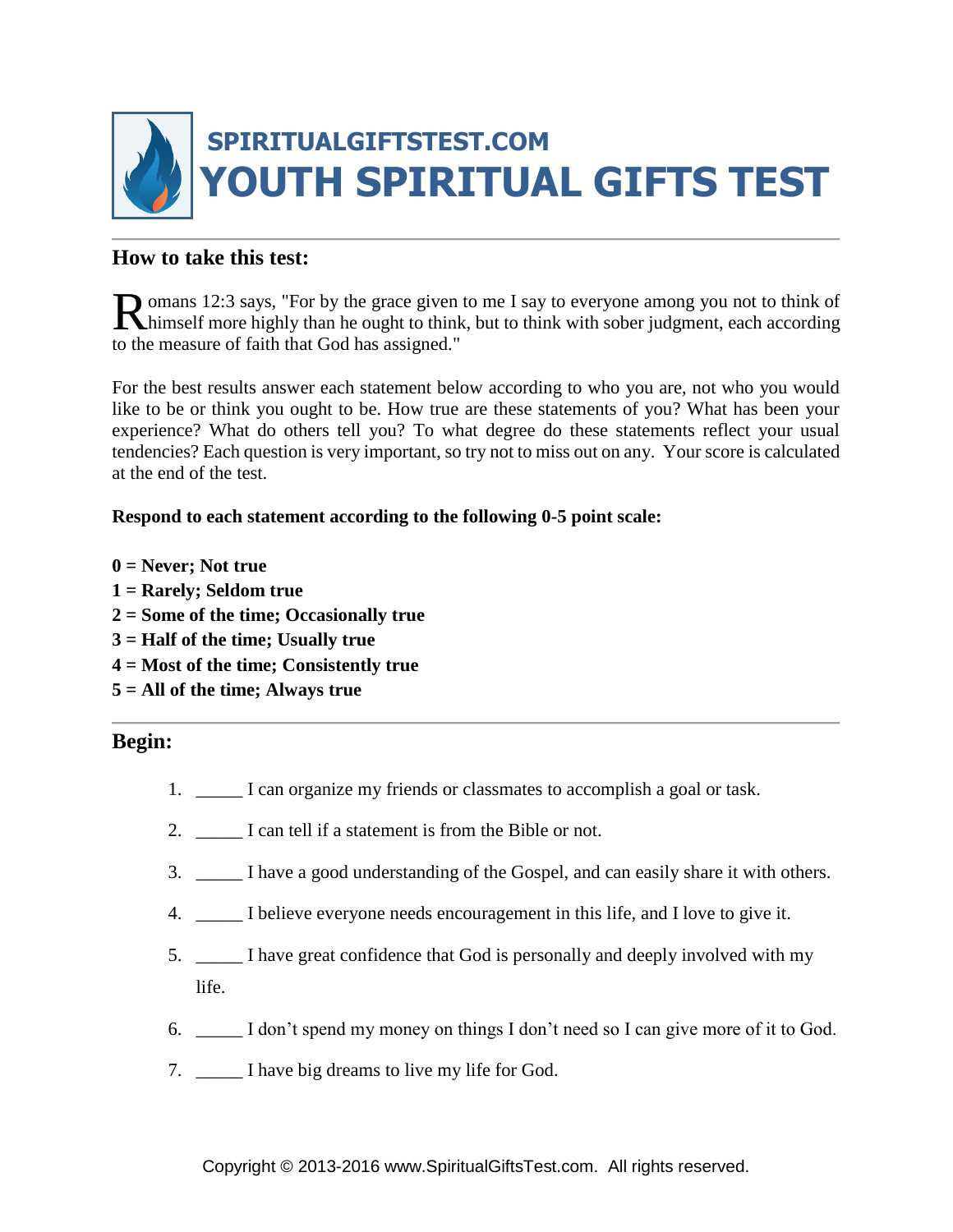- 8. \_\_\_\_\_ I have compassion for those who are having hard times in their lives.
- 9. \_\_\_\_\_\_\_ I always pray for other people.
- 10. \_\_\_\_\_ I enjoy doing everyday tasks that support the different ministries of the church.
- 11. \_\_\_\_\_ I spend a lot of time studying the Bible so I can make a difference in someone's life.
- 12. \_\_\_\_\_ I can easily create a plan and put it into place to get something done.
- 13. \_\_\_\_\_ I listen carefully to what people say and teach to see if it is true or not.
- 14. \_\_\_\_\_ My heart is heavy for those who are lost without Jesus.
- 15. \_\_\_\_\_ When I see someone who is discouraged, I remind them of how great God is and how much He has promised to take care of them.
- 16. \_\_\_\_\_ I trust God completely to answer my prayers according to His perfect will.
- 17. \_\_\_\_\_ I love giving money to help the Church share the Gospel.
- 18. \_\_\_\_\_ I like to set goals and reach them, even if others oppose them.
- 19. \_\_\_\_\_ I see the sick or needy as those who most need the love and comfort that Jesus offers.
- 20. \_\_\_\_\_ I love helping others learn and grow in their faith.
- 21. \_\_\_\_\_ I gladly volunteer to help in church when I know it will fill a practical need.
- 22. When I teach the Bible, others are interested and want to learn more.
- 23. \_\_\_\_\_ When I am in a group, I clearly see how everyone can contribute to accomplish our goal together.
- 24. \_\_\_\_\_ I can tell easily if a person is phony or fake.
- 25. \_\_\_\_\_ I always look for opportunities to build relationships with non-Christians.
- 26. \_\_\_\_\_ I feel God pushing me to inspire those who are not growing in their faith.
- 27. \_\_\_\_\_ I know God will come through even if I don't see how He will do it.
- 28. \_\_\_\_\_ It makes me happy knowing that when I give to the Church people will be helped and told about Jesus.

#### Copyright © 2013-2016 www.SpiritualGiftsTest.com. All rights reserved.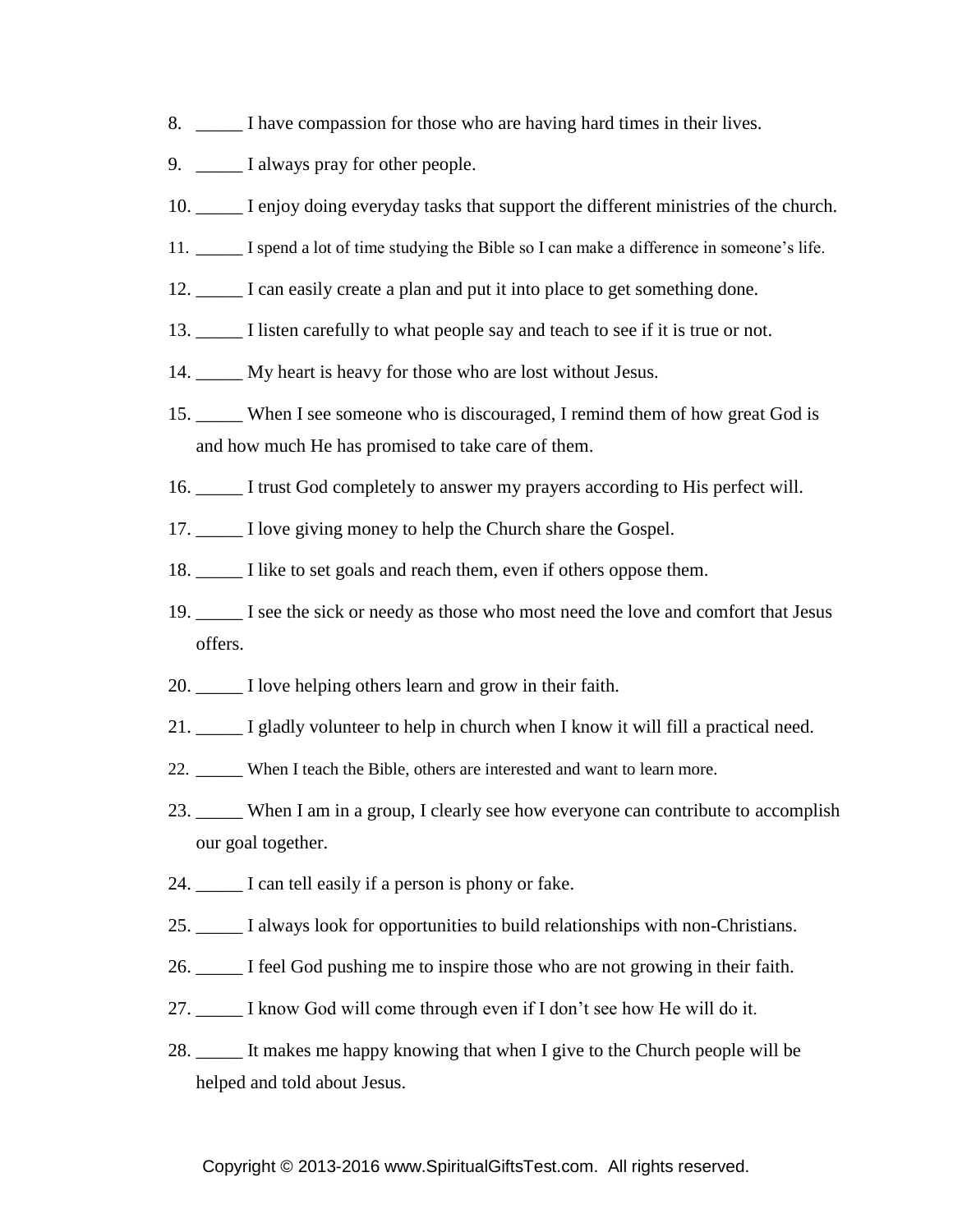- 29. \_\_\_\_\_ I am not afraid to take risks to advance the kingdom of God.
- 30. \_\_\_\_\_ I care deeply about those who are hurting and want to help them through their tough times.
- 31. Relationships are very important to me. I am definitely a "people person."
- 32. \_\_\_\_\_ I like to be in the background and have no need of recognition when I serve in the church.
- 33. \_\_\_\_\_ I enjoy explaining things to people so that they can grow spiritually and personally.
- 34. \_\_\_\_\_ I organize things so that my life runs more smoothly.
- 35. \_\_\_\_\_ I can decide quickly if there is an evil or wicked influence in a situation.
- 36. \_\_\_\_\_ I love to memorize Bible verses to share with those who don't know Jesus as their Savior.
- 37. \_\_\_\_\_ I am not afraid to challenge someone if I know it will inspire spiritual growth and boldness in their life.
- 38. \_\_\_\_\_ I will boldly step out in faith if I sense God is telling me to do something.
- 39. \_\_\_\_\_ Even though I give a good portion of what I have to God, He still blesses me with more than I need.
- 40. \_\_\_\_\_ I love to help others grow in their gifts and abilities.
- 41. \_\_\_\_\_ I love to help people through the problems of life and show them the compassion that Jesus did.
- 42. \_\_\_\_\_ I care about the church and want to see it grow and be built up in love.
- 43. \_\_\_\_\_ I set aside time and make an effort to help those in need around me.
- 44. \_\_\_\_\_ I hate it when someone uses Bible verses out of context for their own purposes.
- 45. \_\_\_\_\_ I care about the details when I am working on something.
- 46. \_\_\_\_\_ I can usually tell if someone is being deceitful or dishonest before anyone else can.
- 47. \_\_\_\_\_ I love to share what Christ has done in my life and how He has changed me.

Copyright © 2013-2016 www.SpiritualGiftsTest.com. All rights reserved.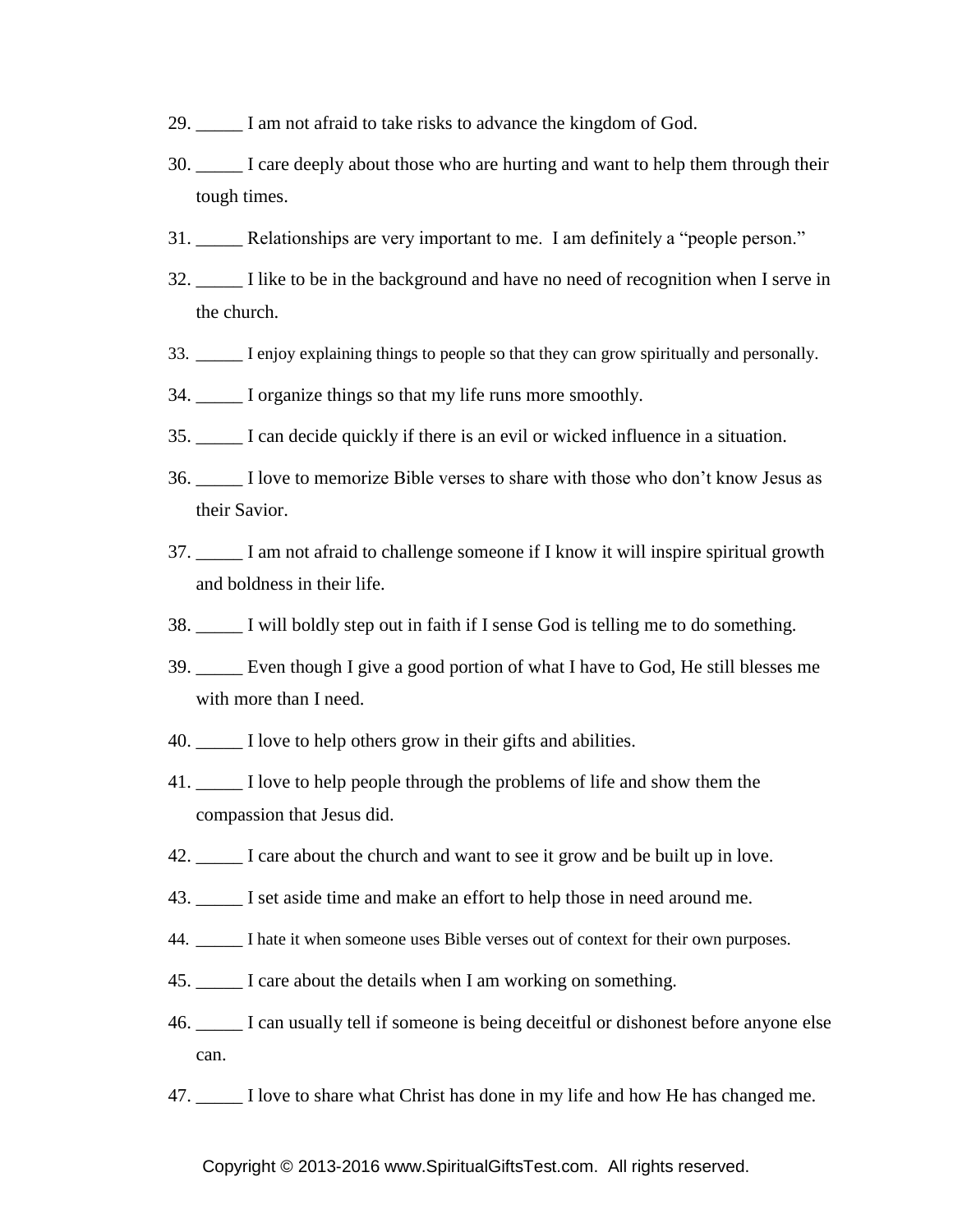- 48. \_\_\_\_\_ Others have told me that my encouraging words have helped them to step out and grow in their faith.
- 49. \_\_\_\_\_ Even when times are tough, I trust that God will comfort me and provide for my needs.
- 50. \_\_\_\_\_ I want to make God happy with how I use my money.
- 51. \_\_\_\_\_ People often look to me to lead a group or project at school or church.
- 52. \_\_\_\_\_ I have been known to "care too much" and help others in their time of need.
- 53. \_\_\_\_\_ I want to see everyone in the church fulfilling the Great Commission.
- 54. \_\_\_\_\_ If I see a need in the church I simply fill it without being asked.
- 55. \_\_\_\_\_ I pay attention to the words people use because each word is significant and has meaning.
- 56. \_\_\_\_\_ I know how to manage my time to get my daily work done.
- 57.  $\Box$  I see things plainly as good or evil, right or wrong, true or false.
- 58. \_\_\_\_\_ I feel that I have to tell my friends about Jesus, especially those who don't go to church.
- 59. \_\_\_\_\_ When others are faced with difficult problems, I confidently reassure them of God's faithfulness towards His people.
- 60. \_\_\_\_\_ I don't often worry because I know God is strong and will help me through every problem.
- 61. \_\_\_\_\_ I look for ways to personally help the poor and needy.
- 62. \_\_\_\_\_ I am not afraid to step up and take charge in a difficult situation.
- 63. \_\_\_\_\_ I look for those who are "outcasts" and help them put their lives back together.
- 64. \_\_\_\_\_ The Gospel of Jesus Christ is the most important thing in my life and ministry.
- 65. \_\_\_\_\_ I believe there is eternal importance in doing ordinary jobs at church.
- 66. \_\_\_\_\_ When I study the Bible, I am always finding out new interesting things about the Gospel.

#### Copyright © 2013-2016 www.SpiritualGiftsTest.com. All rights reserved.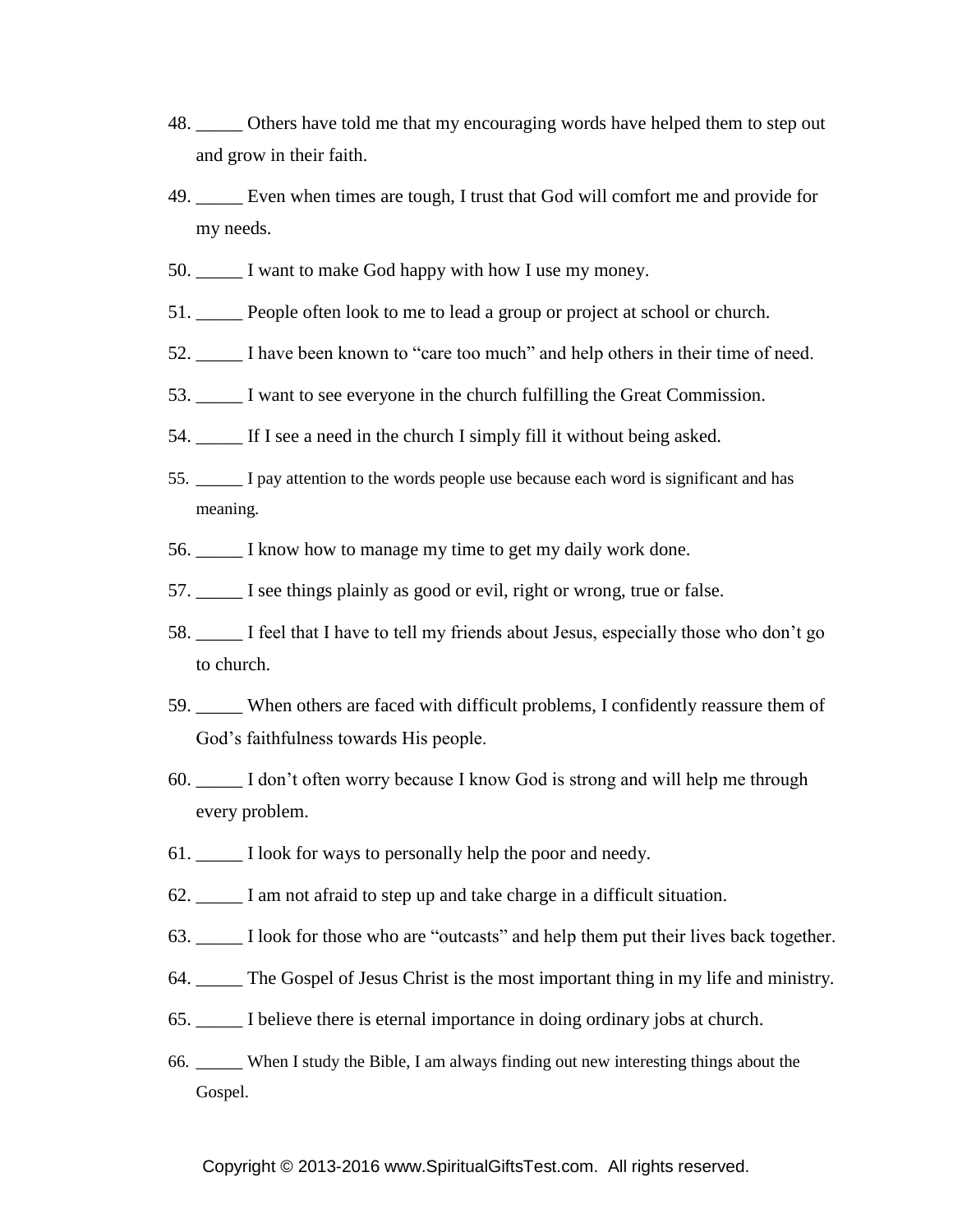- 67. \_\_\_\_\_ My room is always clean and in order.
- 68. Others have told me I am a good judge of character.
- 69. \_\_\_\_\_ Most of my conversations with non-Christians lead to me speaking about my faith in Jesus.
- 70. \_\_\_\_\_ If I see people stumbling in their faith, I encourage them to remember what God has done and come back to the joy He offers us.
- 71. \_\_\_\_\_ I always encourage others to trust God in everything.
- 72. \_\_\_\_\_ When I get a paycheck or allowance, the first thing I do is ask God what He wants me to give.
- 73. \_\_\_\_\_ I concentrate more on the big picture than the small details.
- 74. \_\_\_\_\_ Others have said that I have comforted them at a low point in their lives.
- 75. \_\_\_\_\_ I do not seek the "spotlight," but I believe God is preparing me to minister to others.
- 76. \_\_\_\_\_ I find joy in being a helper and assisting others in their ministries.
- 77. \_\_\_\_\_ Often the Holy Spirit gives me just the right words to say when I am teaching something.